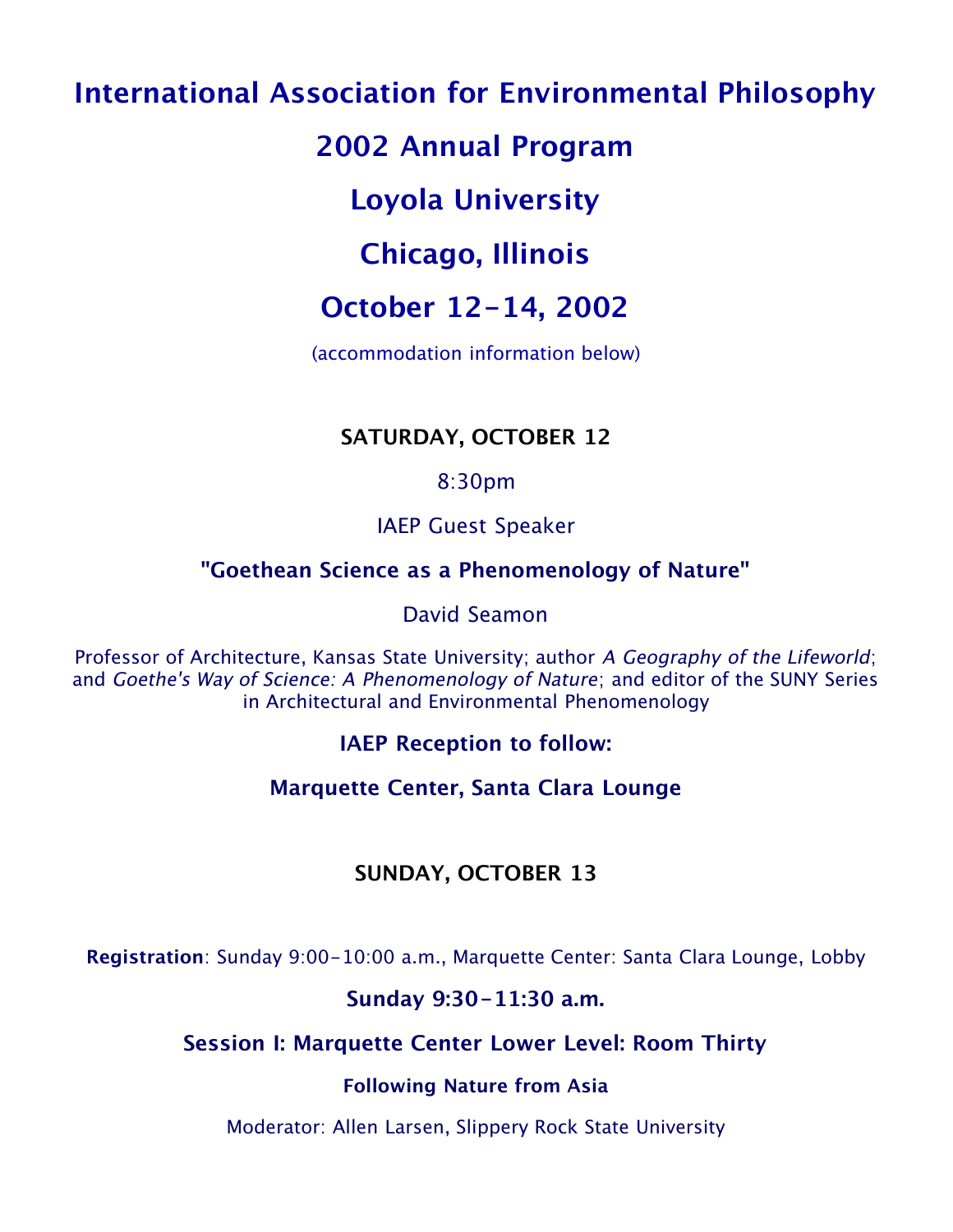"Nature, Once Removed: Intimacy, Alienation, and the Environment in South-India Nature Writing," Cynthia J. Miller, Emerson College

"Following Nature with Mengzi or Zhuangzi," Franklin Perkins, DePaul University

"Nature and Buddha-Nature Face to Face," Brian Schroeder, Rochester Institute of **Technology** 

### **Session II: Marquette Center Lower Level: Alumnae Lounge**

#### **Education and Environment**

Moderator: Ken Liberman, University of Oregon

"The Moral Poverty of Education as Simulation," Kathryn Wayne Ross, Western Washington **University** 

"Earth, Eros, Education: Towards a Poetics of Place and Consciousness," Rebecca A. Martusewicz, Eastern Michigan University

"Gadamer and the Otherness of Nature: Elements for an Environmental Education," Mauro Grün, University of Caxias do Sul

## **Session III: Marquette Center Lower Level: Faculty Lounge**

#### **Virtues of Nature**

Moderator: Larry Cahoone, College of the Holy Cross

"The External Goods Approach to Environmental Virtue Ethics," Ron Sandler, Southern Illinois University at Edwardsville

"Environmental Conditions and the Ethics of Capabilities," Breena Holland, University of **Chicago** 

"The Price of Motherhood: Mother Earth, Reciprocity for a Caring Planet, and the Limits of Homo Faber," Nancy Barta-Smith, Slippery Rock State University

### **Sunday 1:30-3:30 p.m.**

### **Session I: Marquette Center Lower Level: Room Thirty**

#### **Count Dracula Haunts Walden Pond: Modalities of Environmental Consciousness**

Moderator: Diane Michelfelder, Indiana State University

"Environmental Critique and the Capitalist Ethos: A Contribution Based on the Philosophy of Max Scheler," John White, Franciscan University

"Breaking Patterns of Dislocation: From Ghouls, Vampires and Aesthetes to Enmeshment with the Environment," Glen Mazis, Soka University/Penn State University Harrisburg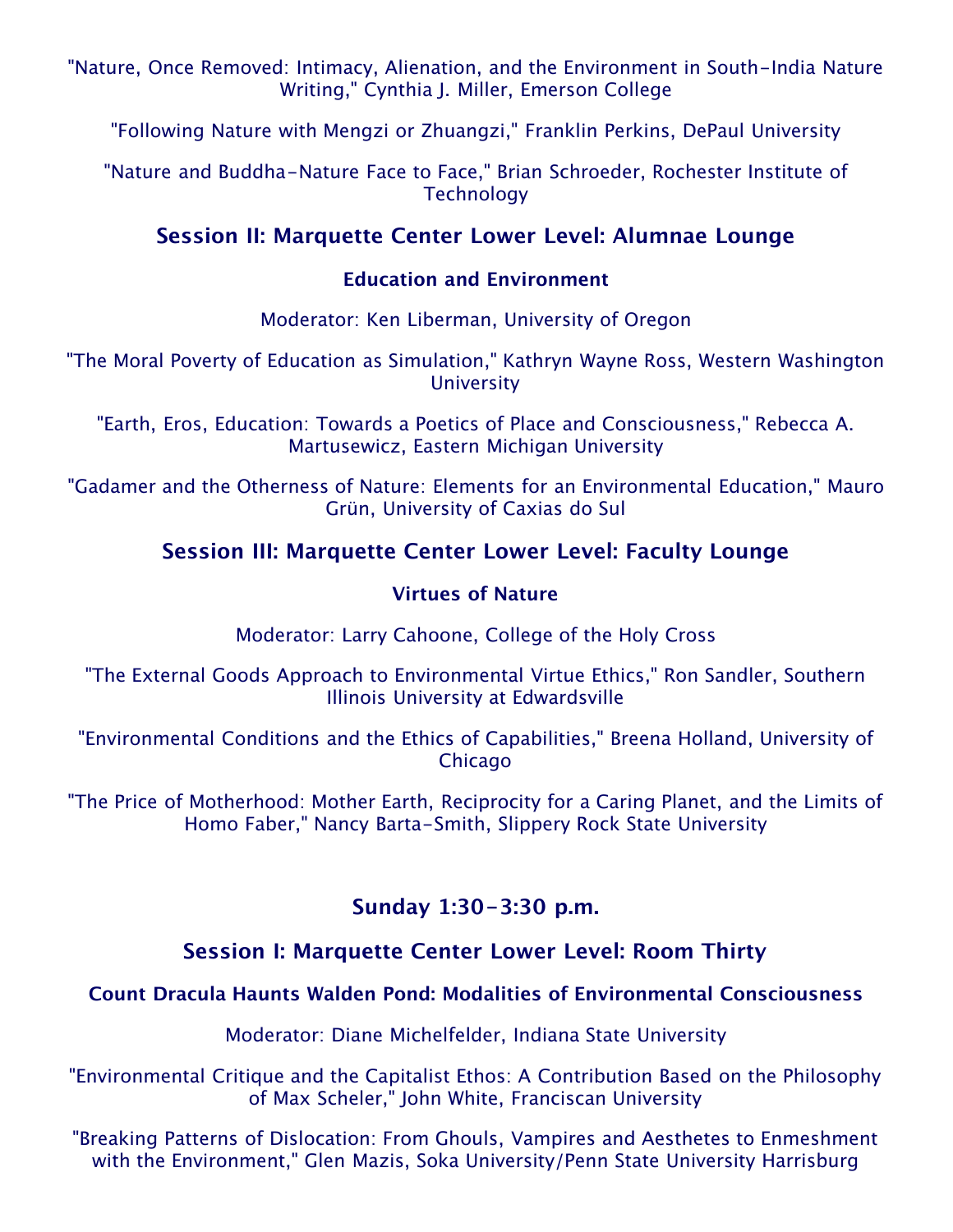"The Greening of an American Mind: The Paradoxical Environmental Legacy of Henry David Thoreau," Robert L. Grant, St. Ambrose University

### **Session II: Marquette Center Lower Level: Alumnae Lounge**

#### **Deliberating the Natural**

Moderator: James Hatley, Salisbury State University

"Faking Nature: Aristotle, Restoration, and the Alberta Oilpatch," Trish Glazebrook, Moravian College

"Gavagai Goulash: Growing Organs for Food," Benjamin Hale, SUNY at Stony Brook

"Power/Knowledge and Environmental Conflict: The Case of Cattle," Jonathan Maskit, Institut für Philosophie, Universität Potsdam

### **Session III: Marquette Center Lower Level: Faculty Lounge**

#### **Process, Hermeneutics, and Nomadism: Three Discourses of Environmental Philosophy**

Moderator: David Wood, Vanderbilt University

"Whitehead's Speculative Philosophy of Organism: Process Metaphysical Reflections on/in 'Radical' Environmental Activism," Jonathan M. Gray and Cathy B. Glen, Southern Illinois University, Carbondale

"Anthropocentrism, Biocentrism, and Gadamer's Hermeneutics," W. S. K. Cameron, Loyola Marymount University

"Nietzsche as the Inventor of Geophilosophy," Gary Shapiro, University of Richmond

### **Sunday 3:45-5:20 Marquette Center Lower Level: Room Thirty**

Plenary Roundtable Discussion: Nature and Language

"Language at Large," Irene Klaver, University of North Texas

"Singing the World in a New Key: Towards a Theory of Natural Expression," Ted Toadvine, Emporia State University

"The Silence of Nature," Steven Vogel, Denison University

### **Sunday 5:30-6:15 Marquette Center Presidents' Room:**

IAEP BUSINESS MEETING

**MONDAY, OCTOBER 14**